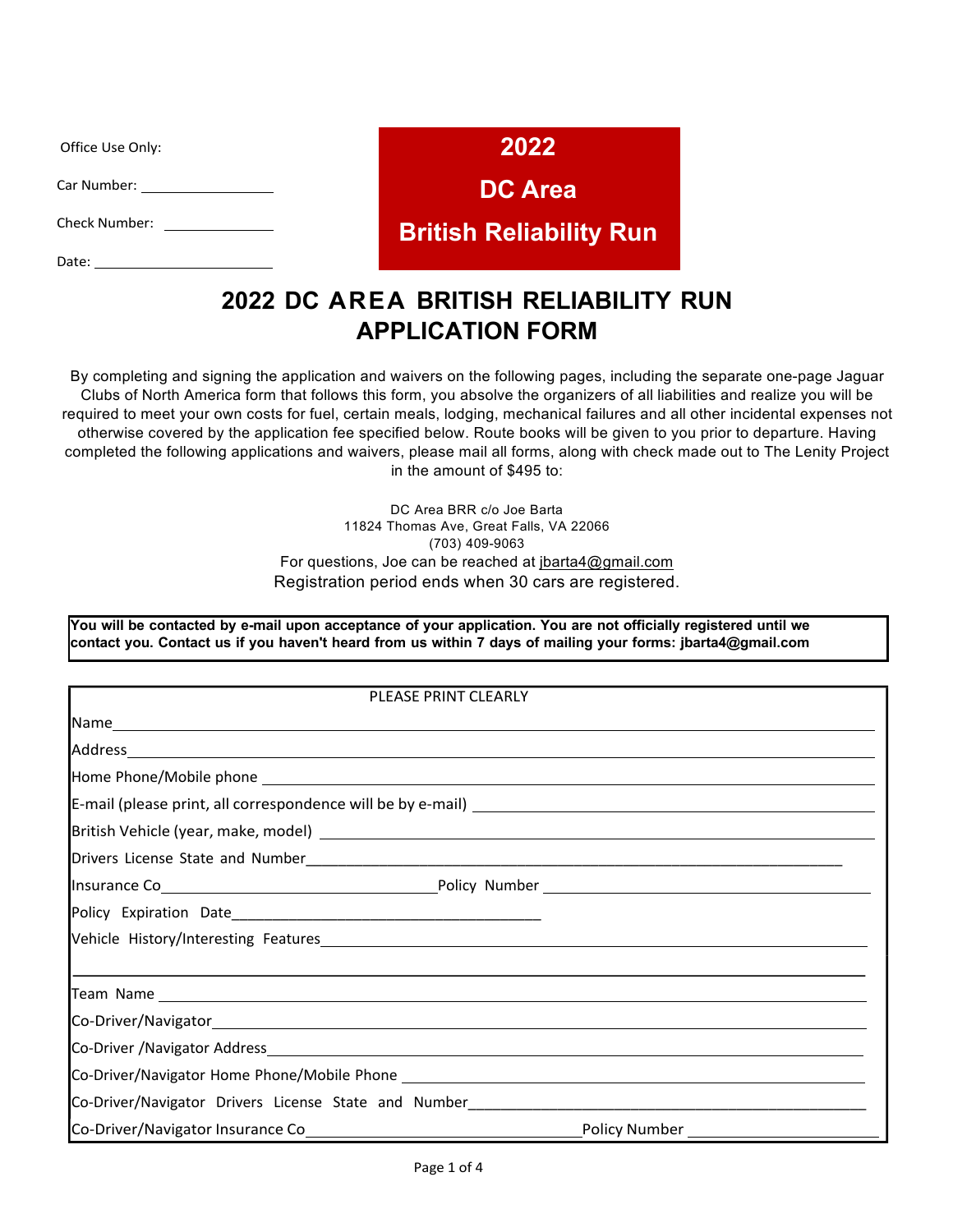### Policy Expiration Date

## PLEASE SIGN WHERE INDICATED **AFTER READING THE FOLLOWING IMPORTANT INFORMATION**

### Conditions of Participation

>Entry Is open only to cars of British manufacture that are at least 25 years old. Participation is limited to 30 cars. >Upon your email acceptance, you should immediately make reservations at the specified event headquarters hotel. Lodging at favorable rates is extremely limited.

>Questions should be directed to Joe Barta (jbarta4@gmail.com).

>Route books will be provided at the Drivers Meeting, 8:00am, Saturday, October 1, 2022 at the event departure point.

>A provisional schedule can be seen on the DC Area BRR website, www.dcbritishreliability.org, along with other event information. >A representative of Our Military Kids, the beneficiary charity of the 2022 DC Area BRR, will be present at the start of the event on to collect checks from the Teams. All such checks must be made out to Our Military Kids.

>The DC Area BRR entry fee is not tax deductible. To the best of our knowledge, donations to OMK are tax deductible. However, you should confirm this with your tax advisor.

- If you did not pay your entry fee online, an entry fee of \$495 in the form of a check payable to The Lenity Project must accompany this form. This fee covers the participation of one qualifying car with two occupants, a driver and co-driver/ navigator.
- The undersigneds acknowledge that no vehicle assistance will be guaranteed during the event. This includes, but is not limited to, roadside assistance, towing or repair assistance.
- The undersigned agrees to permit DC Area BRR or their assigns to use the name(s), likeness, voice, and photographic images of their vehicles and themselves for news, publicity and feature use, films and video, newspapers, magazines and all other media in connection with advertising and for the purpose of trade.
- All car owners, drivers and co-drivers/navigators must sign the attached waivers before participating in the DC Area BRR.
- The undersigneds agree to comply with all federal, state, and local laws in the jurisdictions in which the event takes place.
- The undersigneds verify that all information contained in this form is accurate to the best of his or her knowledge, and that licenses and insurance policies previously listed will be legally valid, in force, and carried by the respective driver(s), and available for inspection upon request throughout the duration of the event.
- The undersigneds agree that they have thoroughly read these Conditions of Participation, understand the Conditions of Participation, will inform all other persons accompanying the undersigneds to the DC Area BRR of the Conditions of Participation, agree to comply with all Conditions of Participation as well as supplemental rules issued, and understand that if any such persons violates the Conditions of Participation, it may result in immediate ejection from this event and their being prohibited from taking part in future events.
- To the extent that you intend to have more than one person (co-driver/navigator) besides yourself participate in the DC Area BRR you must contact Joe Barta at jbarta4@gmail.com to determine if any additional application fees are required to cover such things as additional meals.

#### Participant's Declarations

I have read the Conditions of Participation and, if any, the Supplementary Conditions of Participation for this event and agree to be bound by them. I declare that I am physically and mentally fit to take part in the event and I am competent to do so. I acknowledge that I understand the nature and type of the run and the potential risk inherent with operating a motor vehicle and agree to accept that risk.

State your age if you are under 18:

I declare that the use of the vehicle hereby entered will be covered by insurance as required by the law which is valid for such part of this event as shall take place on roads as defined by the law.

| Co-Driver/Navigator's Signature |  |
|---------------------------------|--|
| Print Name                      |  |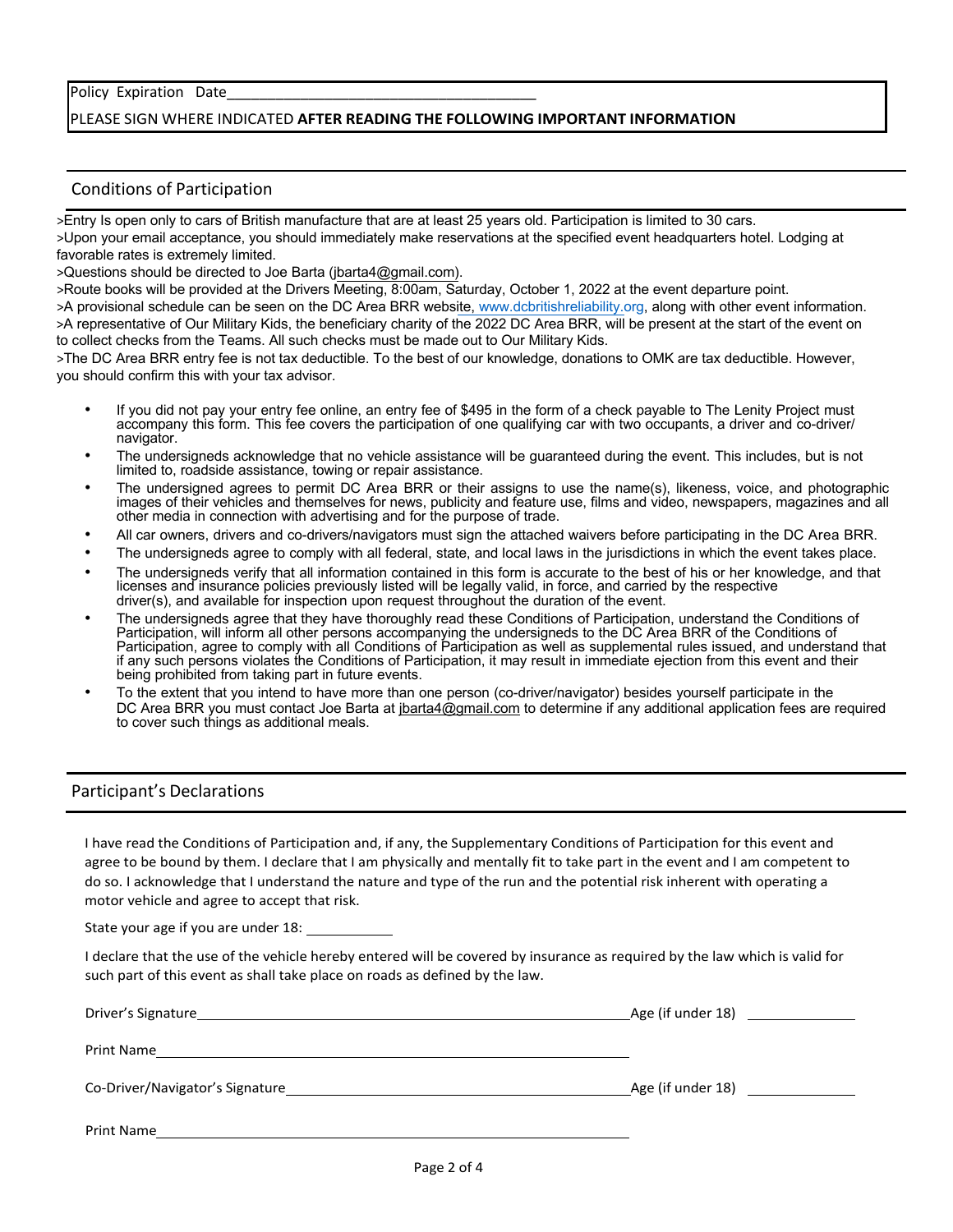| Any indemnity and/or declaration which is signed by a person under the age of 18 years must be countersigned by that<br>person's parent or guardian whose full name and address must be provided. |                                                                                                                                                                                                                                |  |
|---------------------------------------------------------------------------------------------------------------------------------------------------------------------------------------------------|--------------------------------------------------------------------------------------------------------------------------------------------------------------------------------------------------------------------------------|--|
|                                                                                                                                                                                                   | Signature 100 million and the state of the state of the state of the state of the state of the state of the state of the state of the state of the state of the state of the state of the state of the state of the state of t |  |
| Address and the contract of the contract of the contract of the contract of the contract of the contract of the                                                                                   |                                                                                                                                                                                                                                |  |
|                                                                                                                                                                                                   |                                                                                                                                                                                                                                |  |

Release and Waiver of Liability, Assumption of Risk and Indemnity Agreement and Health Commitments

## READ CAREFULLY BEFORE SIGNING

IN CONSIDERATION of being permitted to observe, work for, or participate in any way in the "2022 DC Area British Reliability Run" event or activities related thereto, to take place on October 1-2, 2022 (EVENT), I, for myself, my personal representatives, heirs and next of kin:

- 1. Hereby RELEASE, WAIVE, and DISCHARGE the DC Area BRR organizing committee and its individual members, the promoters, sponsors, participants, sanctioning organizations or any affiliate, subsidiary or subdivision thereof, car owners, drivers, rescue personnel, sponsors, advertisers, owners and lessees of premises used to conduct the EVENT, premises and event inspectors, surveyors, underwriters, consultants and others who give recommendations, directions, or instructions or engage in risk evaluation or loss control activities regarding the premises or EVENT and for each of them, their directors, officers, agents, and employees, all for the purposes herein referred to as "RELEASEES," FROM ALL LIABILITY TO ME, my personal representatives, assigns, heirs, and next of kin FOR ANY AND ALL LOSS OR DAMAGE, AND ANY CLAIM OR DEMANDS THEREFOR ON ACCOUNT OF INJURY TO THE PERSON OR PROPERTY OR RESULTING IN THE DEATH OF THE UNDERSIGNED ARISING OUT OF OR RELATED TO THE EVENTS, WHETHER CAUSED BY THE NEGLIGENCE OF THE RELEASEES OR OTHERWISE. In addition, I COVENANT NOT TO SUE any of the RELEASEES based upon any claim arising out of any of the EVENTS.
- 2. Hereby ASSUME FULL RESPONSIBILITY FOR ANY RISK OF BODILY INJURY, DEATH OR PROPERTY DAMAGE arising out of or related to the EVENTS whether caused by the NEGLIGENCE OF RELEASEES or otherwise.
- 3. Hereby acknowledge that THE EVENTS ARE POTENTIALLY DANGEROUS and involve the risk of serious injury and/or death and/or property damage. I also expressly acknowledge that INJURIES MAY BE COMPOUNDED OR INCREASED BY NEGLIGENT RESCUE OPERATIONS OR PROCEDURES OF THE RELEASEES.
- 4. Affirm that I have not been diagnosed with, demonstrated any symptoms of or have in any way been exposed to any communicable diseases (including, but not limited to, the virus commonly referred to as COVID-19) for the last 30 days.
- 5. Acknowledge that I am aware that by entering the premises and participating in the EVENT(S) that there are risks to me and to those with whom I interact of exposure, directly or indirectly, to known or unknown communicable disease(s) including, but not limited to, the virus "severe acute respiratory syndrome coronavirus 2 (SARS- CoV-2)", "COVID-19" and/or any mutation or variation thereof, and that my awareness of the risks is based solely on the advice of medical expert(s) of my choosing prior to entering the premises.
- 6. Hereby agree that this Release and Waiver of Liability, Assumption of Risk and Indemnity Agreement extends to all acts of negligence by the RELEASEES, INCLUDING NEGLIGENT RESCUE OPERATIONS and is intended to be as broad and inclusive as is permitted by the laws of the Province or State in which the EVENTS are conducted and that if any portion thereof is held invalid, it is agreed that the balance shall, not withstanding, continue in full legal force and effect.

I HAVE READ THIS RELEASE AND WAIVER OF LIABILITY, ASSUMPTION OF RISK AND INDEMNITY AGREEMENT, FULLY UNDERSTAND ITS TERMS, UNDERSTAND THAT I HAVE GIVEN UP SUBSTANTIAL RIGHTS BY SIGNING IT, AND HAVE SIGNED IT FREELY AND VOLUNTARILY WITHOUT ANY INDUCEMENT, ASSURANCE, OR GUARANTEE BEING MADE TO ME AND INTEND MY SIGNATURE TO BE A COMPLETE AND UNCONDITIONAL RELEASE OF ALL LIABILITY TO THE GREATEST EXTENT ALLOWED BY LAW.

**I HAVE READ THIS RELEASE**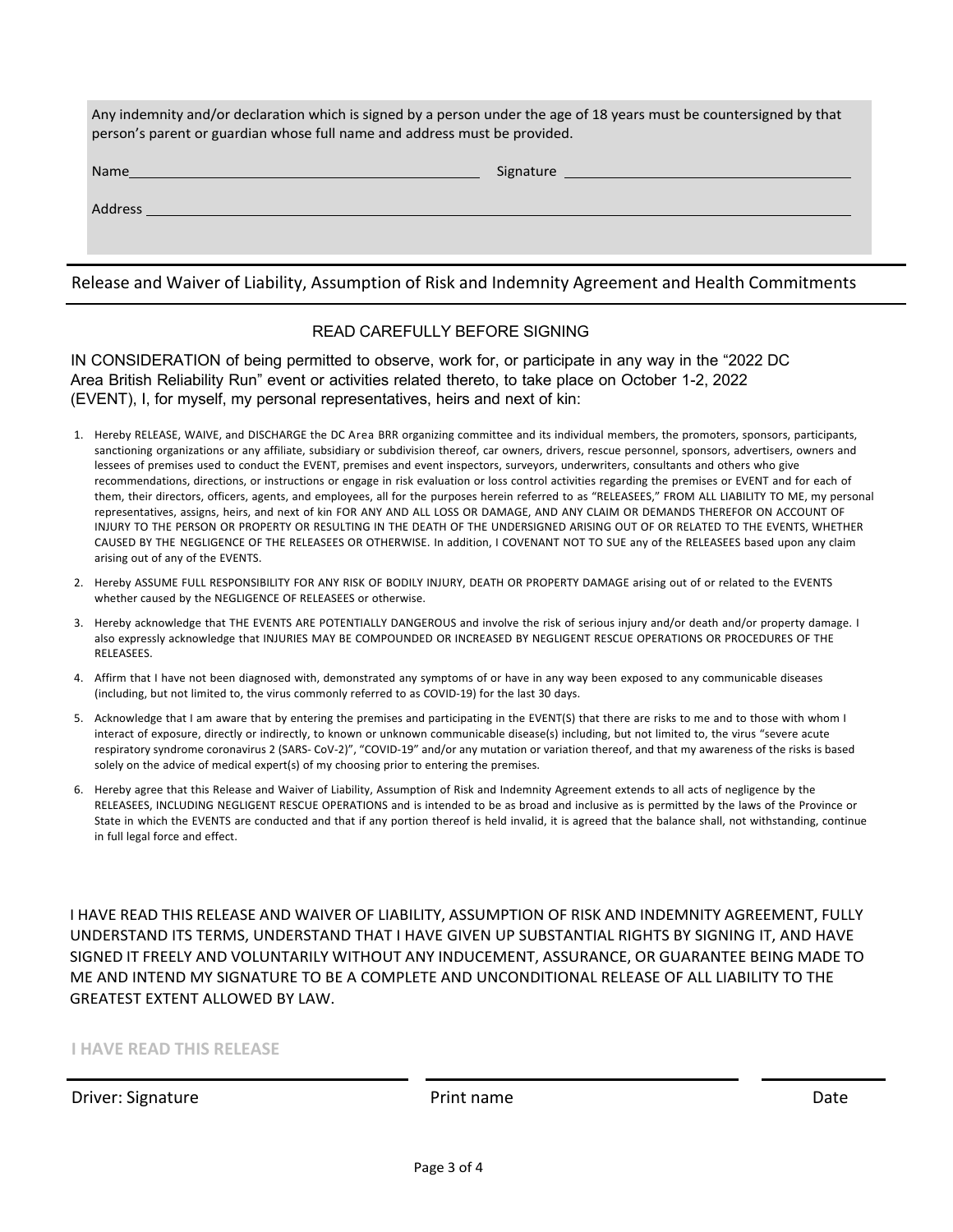| Navigator/Co-Driver: Signature                                                                                                                                                                                                 | Print name | Date |
|--------------------------------------------------------------------------------------------------------------------------------------------------------------------------------------------------------------------------------|------------|------|
|                                                                                                                                                                                                                                |            |      |
| Any indemnity and/or declaration which is signed by a person under the age of 18 years must be countersigned by that<br>person's parent or guardian whose full name and address must be given.                                 |            |      |
| Name and the contract of the contract of the contract of the contract of the contract of the contract of the contract of the contract of the contract of the contract of the contract of the contract of the contract of the c |            |      |
| Address and the contract of the contract of the contract of the contract of the contract of the contract of the                                                                                                                |            |      |
|                                                                                                                                                                                                                                |            |      |
|                                                                                                                                                                                                                                |            |      |
|                                                                                                                                                                                                                                |            |      |
| Registrar Signature                                                                                                                                                                                                            | Print name | Date |

# **2022 DC Area BRR Entry Fees**

Your Entry Fee covers, among other things, the meals listed below. The Entry Fee assumes a twoperson team. If you are planning on having more than one Navigator/Co-Driver or other team member(s), please contact Joe Barta at jbarta4@gmail.com for additional Entry Fee information.

## **What is included:**

| <b>Saturday Light Breakfast, Lunch and Dinner</b>                                                                 | <b>Daily Route Book</b>            |
|-------------------------------------------------------------------------------------------------------------------|------------------------------------|
| <b>Sunday Light Breakfast and Lunch</b>                                                                           | <b>Repair and Flatbed Truck</b>    |
| Admission to the SVBCC Annual Car Show                                                                            | "Car of Shame" Replacement Vehicle |
| A Tour of Gassman Automotive Restoration Shop led   Additional BRR Materials and Paraphernalia<br>by Mike Gassman |                                    |

We will conduct the driver's meeting at 8:00 AM on Saturday, October 1, 2022 in Middleburg, Va. We plan on departing at 9:00 AM. Coffee, juice and pastries will be served prior to departure. Pre-arranged Saturday lunch will be served mid-route. The Saturday evening dinner and awards ceremony will be held at a restaurant in Staunton, Va. We will meet at the hotel at 8:00 AM on Sunday morning for briefing before the day's events. A light breakfast will be available and we will have a pre-arranged lunch on Sunday.

If you have special dietary needs or have other questions about the group meals, please contact Joe Barta at jbarta4@gmail.com.